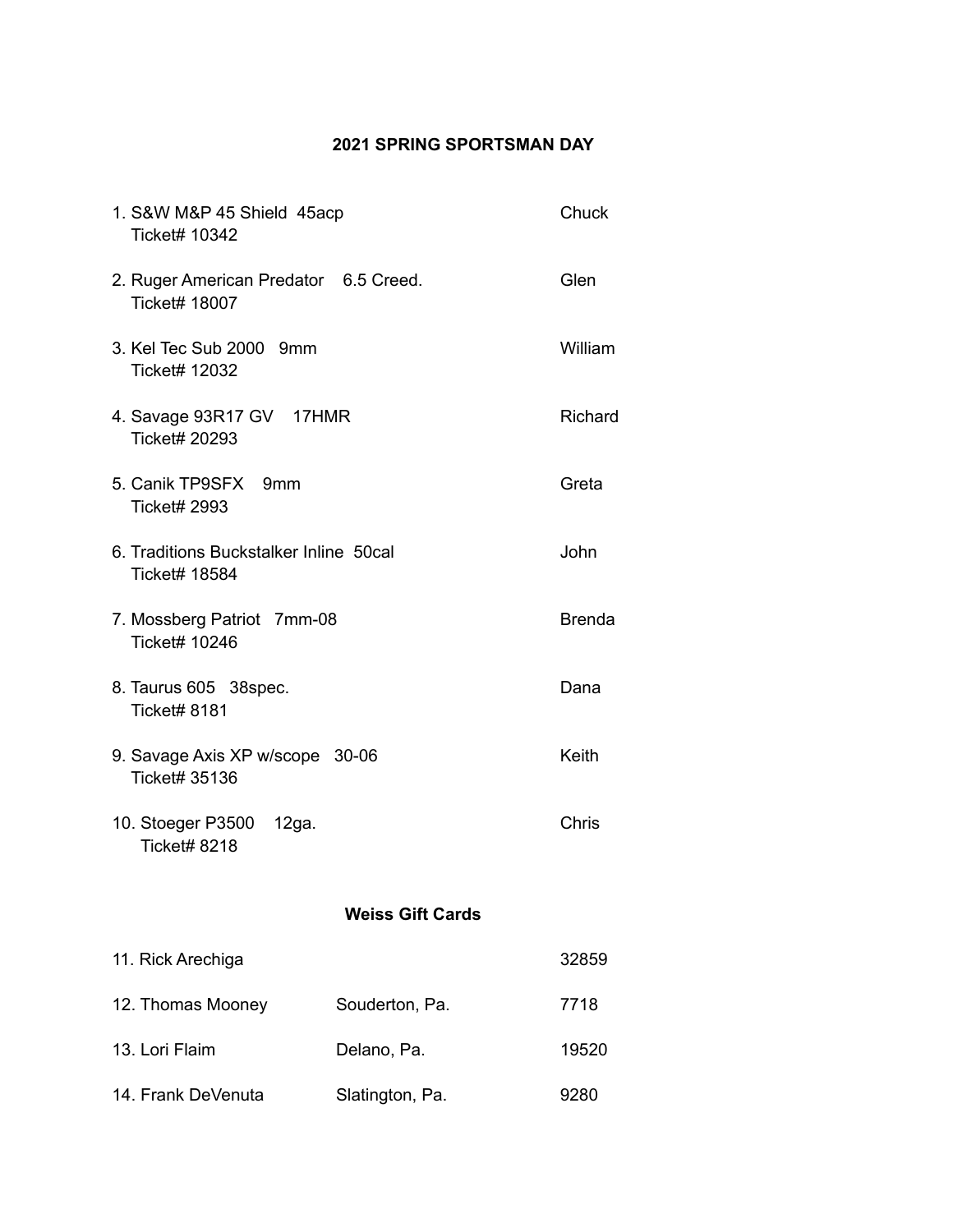| 15. Kurt Galiszanski    | Northampton, Pa.   | 15907 |
|-------------------------|--------------------|-------|
| 16. Bob Nauman          | Catasauqua, Pa.    | 15455 |
| 17. Daniel Trate        | Hughestown, Pa.    | 17548 |
| 18. George Filepp       | Bridgewater, NJ    | 33081 |
| 19. Tom Stanislawczyk   | Bethlehem, Pa.     | 17544 |
| 20. Elizabeth Betz      | Whitehall, Pa.     | 15489 |
| 21. Katherine Akelaitis | New Tripoli, Pa.   | 21239 |
| 22. Michael Martinko    | Hellertown, Pa.    | 32347 |
| 23. Glenn Cunningham    |                    | 18024 |
| 24. W. M. Gebhardt      | Pennsburg, Pa.     | 8984  |
| 25. Daryl Kemmerer      | Mohrsville, Pa.    | 9774  |
| 26. Bill Haas           | Fogelsville, Pa.   | 34614 |
| 27. Chris Prudente      | New Tripoli, Pa.   | 24650 |
| 28. Herbert Cordell Jr. | Lehighton, Pa.     | 7499  |
| 29. Bill Teel           | Slatington, Pa.    | 17232 |
| 30. Nick Furman         | Perkiomenville, Pa | 18323 |
| 31. Tommy Sopko         | Coaldale, Pa.      | 17154 |
| 32. Tom Narkin          |                    | 27351 |
| 33. Bill Teel           | Slatington, Pa.    | 17233 |
| 34. John Decker         | Kutztown, Pa.      | 35876 |
| 35. Reilly              | Telford, Pa.       | 16696 |
| 36. Dana Krause         | Coplay, Pa.        | 15505 |